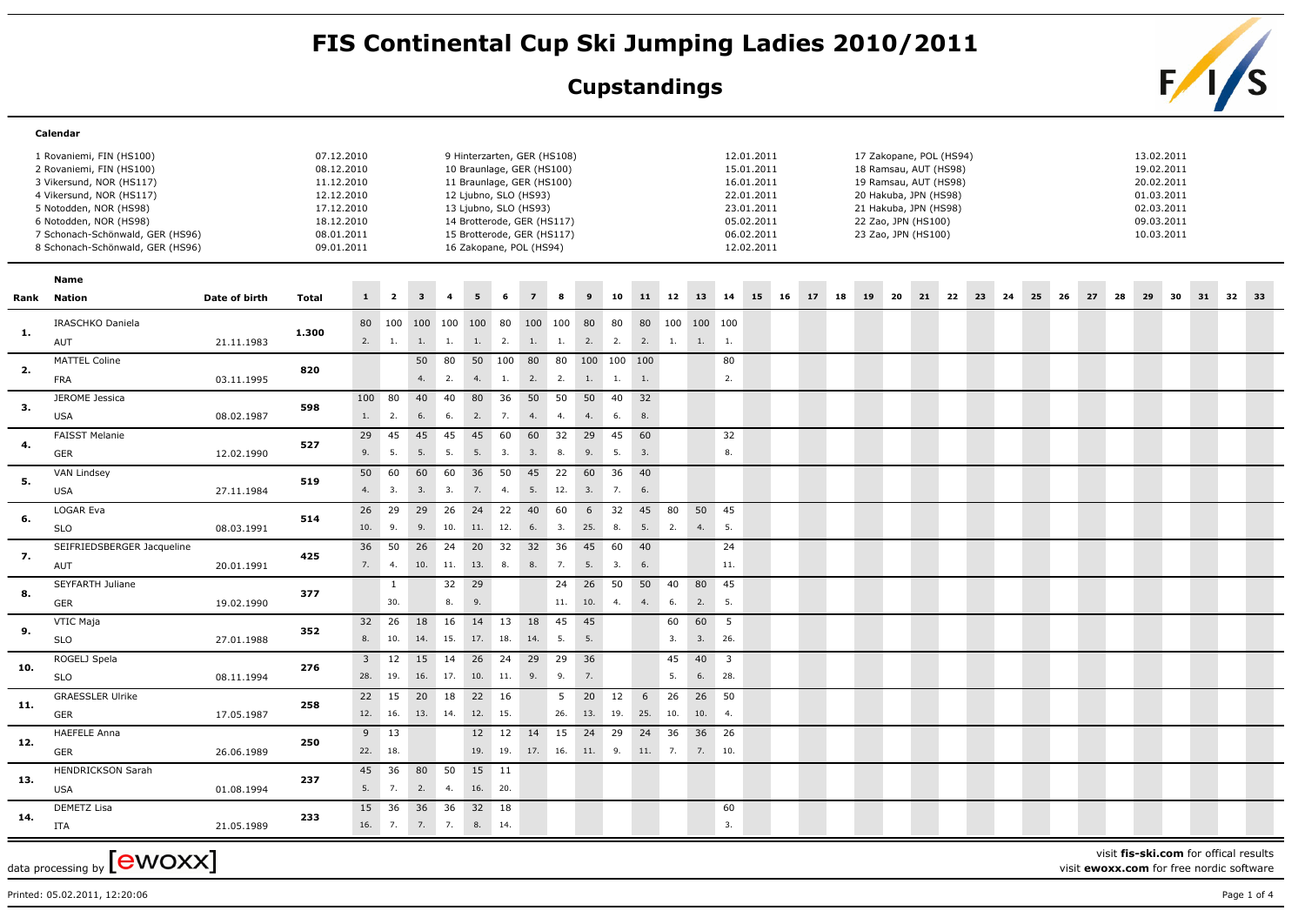|     | Name                              |               |       |                |                 |                                        |                  |                 |                 |                 |                     |                            |                       |            |                         |         |                |                        |       |                         |  |  |  |       |      |    |       |    |  |
|-----|-----------------------------------|---------------|-------|----------------|-----------------|----------------------------------------|------------------|-----------------|-----------------|-----------------|---------------------|----------------------------|-----------------------|------------|-------------------------|---------|----------------|------------------------|-------|-------------------------|--|--|--|-------|------|----|-------|----|--|
|     | Rank Nation                       | Date of birth | Total |                |                 | $1 \quad 2 \quad 3 \quad 4$            |                  | 5 <sub>1</sub>  | 6               | 7 8             |                     |                            |                       |            |                         |         |                | 9 10 11 12 13 14 15 16 | 17 18 | 19 20 21 22 23 24 25 26 |  |  |  | 27 28 | - 29 | 30 | 31 32 | 33 |  |
|     | JAHR Line                         |               |       |                | 60 40           | 22 15 16 45                            |                  |                 |                 |                 | 18                  | $\overline{\phantom{0}}$ 2 |                       |            |                         |         | 8              |                        |       |                         |  |  |  |       |      |    |       |    |  |
| 15. | <b>NOR</b>                        | 16.01.1984    | 226   | 3.             | 6.              | 12. 16.                                |                  | 15. 5.          |                 |                 | 14. 29.             |                            |                       |            |                         |         | 23.            |                        |       |                         |  |  |  |       |      |    |       |    |  |
|     | RUNGGALDIER Elena                 |               |       | 45             | 22              | 11 32                                  |                  | 60 20           |                 | 14              |                     |                            |                       |            |                         |         | 18             |                        |       |                         |  |  |  |       |      |    |       |    |  |
| 16. | ITA                               | 10.07.1990    | 222   |                |                 | 5. 12. 20. 8.                          |                  |                 | 3. 13. 17.      |                 |                     |                            |                       |            |                         |         | 14.            |                        |       |                         |  |  |  |       |      |    |       |    |  |
| 17. | TEPES Anja                        |               | 205   |                |                 |                                        | $2 \overline{7}$ | 6 <sup>6</sup>  |                 | 11 40           |                     |                            | 16 10                 | 18         | 50                      | 45      |                |                        |       |                         |  |  |  |       |      |    |       |    |  |
|     | <b>SLO</b>                        | 27.02.1991    |       |                |                 | 29. 24.                                |                  | 25.             |                 | 20.             | 6.                  |                            | 15. 21.               | 14.        | 4.                      | 5.      |                |                        |       |                         |  |  |  |       |      |    |       |    |  |
| 18. | <b>HUGHES Abby</b>                |               | 193   |                | 18 11           | 32 10                                  |                  | $7\overline{ }$ | 40              | $7\overline{ }$ | 9                   | 11                         | 26                    | 22         |                         |         |                |                        |       |                         |  |  |  |       |      |    |       |    |  |
|     | USA                               | 21.06.1989    |       |                | 14. 20.         | 8.                                     | 21.              | 24.             | 6.              | 24.             | 22.                 | 20.                        | 10.                   | 12.        |                         |         |                |                        |       |                         |  |  |  |       |      |    |       |    |  |
| 19. | JOHNSON Alissa                    |               | 180   |                | 13 20           | 24 20                                  |                  | 11 10           |                 | 9               | $6^{\circ}$         | 20                         | 18                    | 29         |                         |         |                |                        |       |                         |  |  |  |       |      |    |       |    |  |
|     | USA                               | 28.05.1987    |       |                | 18. 13.         | 11. 13.                                |                  |                 |                 |                 |                     | 20. 21. 22. 25. 13. 14.    |                       | 9.         |                         |         |                |                        |       |                         |  |  |  |       |      |    |       |    |  |
| 20. | <b>SAGEN Anette</b>               |               | 161   |                | 24 24           | 10 13                                  |                  | 18 32           |                 | 10              |                     | $\mathbf{1}$               |                       |            |                         |         | 29             |                        |       |                         |  |  |  |       |      |    |       |    |  |
|     | <b>NOR</b>                        | 10.01.1985    |       |                |                 | $11. \qquad 11. \qquad 21. \qquad 18.$ |                  | 14.             | 8.              | 21.             |                     | 30.                        |                       |            |                         |         | 9.             |                        |       |                         |  |  |  |       |      |    |       |    |  |
| 21. | MOHR Jenna                        |               | 147   |                |                 | $3 \quad 5$                            |                  |                 |                 |                 | 20 14               |                            | 36 11                 | 13 32      |                         | 11      | $\overline{2}$ |                        |       |                         |  |  |  |       |      |    |       |    |  |
|     | GER                               | 15.04.1987    |       |                |                 | 28. 26.                                |                  |                 |                 |                 | 13. 17.             |                            |                       | 7. 20. 18. | 8.                      | 20.     | 29.            |                        |       |                         |  |  |  |       |      |    |       |    |  |
| 22. | <b>BOGATAJ Ursa</b>               |               | 144   | 16             | $\overline{4}$  | 14                                     |                  | 13 14           |                 | 6               | 10                  | 9                          |                       |            | 29                      | 29      |                |                        |       |                         |  |  |  |       |      |    |       |    |  |
|     | <b>SLO</b>                        | 07.03.1995    |       |                | 15. 27.         | 17.                                    |                  |                 |                 |                 | 18. 17. 25. 21. 22. |                            |                       |            | 9.                      | 9.      |                |                        |       |                         |  |  |  |       |      |    |       |    |  |
| 23. | KYKKAENEN Julia                   |               | 138   | 11             | $5\overline{5}$ | 16 22                                  |                  | 40 15           |                 | 16              |                     | 13                         |                       |            |                         |         |                |                        |       |                         |  |  |  |       |      |    |       |    |  |
|     | FIN                               | 17.04.1994    |       |                | 20. 26.         | 15. 12.                                |                  | 6.              | 16.             | 15.             |                     | 18.                        |                       |            |                         |         |                |                        |       |                         |  |  |  |       |      |    |       |    |  |
| 24. | VUIK Wendy                        |               | 131   |                |                 | 4<br>27. 19.                           | 12               | 10 8<br>21. 23. |                 | 12<br>19.       |                     |                            | $1 \t15$              | 10 22      | 30. 16. 21. 12. 12. 16. | 22 15   |                |                        |       |                         |  |  |  |       |      |    |       |    |  |
|     | <b>NED</b><br><b>INSAM Evelyn</b> | 25.11.1988    |       | 5 <sub>1</sub> | 18              | 12 9                                   |                  |                 | 26              | 36              |                     |                            |                       |            |                         |         | 12             |                        |       |                         |  |  |  |       |      |    |       |    |  |
| 25. | ITA                               | 10.02.1994    | 118   |                | 26. 14.         | 19. 22.                                |                  |                 | 10.             | 7.              |                     |                            |                       |            |                         |         | 19.            |                        |       |                         |  |  |  |       |      |    |       |    |  |
|     | VOGT Carina                       |               |       |                |                 |                                        |                  |                 |                 |                 | 24 16               | 14 24                      |                       | 20         |                         |         | 16             |                        |       |                         |  |  |  |       |      |    |       |    |  |
| 26. | GER                               | 05.02.1992    | 114   |                |                 |                                        |                  |                 |                 |                 |                     |                            | $11.$ 15. 17. 11. 13. |            |                         |         | 15.            |                        |       |                         |  |  |  |       |      |    |       |    |  |
|     | WINDMUELLER Sabrina               |               |       |                |                 |                                        |                  |                 |                 |                 | $1 \quad 12$        | 5 22                       |                       | 26 20      |                         | 16      | 9              |                        |       |                         |  |  |  |       |      |    |       |    |  |
| 27. | SUI                               | 13.10.1987    | 111   |                |                 |                                        |                  |                 |                 |                 |                     |                            |                       |            | 30. 19. 26. 12. 10. 13. | 15. 22. |                |                        |       |                         |  |  |  |       |      |    |       |    |  |
|     | LUNDBY Maren                      |               |       | 4              | $\overline{2}$  |                                        |                  | 8               | 6               |                 | 15 26               | 24                         |                       |            |                         |         | $\overline{4}$ |                        |       |                         |  |  |  |       |      |    |       |    |  |
| 28. | <b>NOR</b>                        | 07.09.1994    | 89    |                | 27. 29.         |                                        |                  | 23. 25.         |                 |                 | 16. 10. 11.         |                            |                       |            |                         |         | 27.            |                        |       |                         |  |  |  |       |      |    |       |    |  |
|     | DOLEZELOVA Michaela               |               |       |                | 20 14           |                                        |                  |                 |                 | 3 <sup>7</sup>  | 8                   |                            | 10 16                 | 15         |                         |         |                |                        |       |                         |  |  |  |       |      |    |       |    |  |
| 29. | CZE                               | 12.07.1994    | 86    |                | 13. 17.         |                                        |                  |                 |                 |                 |                     | 28. 23. 21. 15.            |                       | 16.        |                         |         |                |                        |       |                         |  |  |  |       |      |    |       |    |  |
|     | <b>HENRICH Taylor</b>             |               |       |                |                 |                                        |                  |                 |                 |                 |                     |                            | 20                    | 12 24      |                         | 24      |                |                        |       |                         |  |  |  |       |      |    |       |    |  |
| 30. | CAN                               | 01.11.1995    | 80    |                |                 |                                        |                  |                 |                 |                 |                     |                            |                       |            | $13.$ 19. 11. 11.       |         |                |                        |       |                         |  |  |  |       |      |    |       |    |  |
|     | RUPPRECHT Anna                    |               |       |                |                 |                                        |                  |                 |                 |                 | 26 20 15            |                            |                       | 16         |                         |         |                |                        |       |                         |  |  |  |       |      |    |       |    |  |
| 31. | GER                               | 29.12.1996    | 77    |                |                 |                                        |                  |                 |                 |                 | $10.$ 13. 16.       |                            |                       | 15.        |                         |         |                |                        |       |                         |  |  |  |       |      |    |       |    |  |
| 32. | PUSTKOVA Vladena                  |               |       | 14             | 9               |                                        |                  |                 |                 | $22 \quad 2$    |                     |                            | 13                    | 14         |                         |         |                |                        |       |                         |  |  |  |       |      |    |       |    |  |
|     | CZE                               | 11.07.1992    | 74    |                | 17. 22.         |                                        |                  |                 |                 | 12. 29.         |                     |                            | 18. 17.               |            |                         |         |                |                        |       |                         |  |  |  |       |      |    |       |    |  |
| 32. | ENGER Gyda                        |               | 74    |                | 9 11            | 8 8                                    |                  | $5 \quad 4$     |                 |                 | 11 7                |                            |                       |            |                         |         | 11             |                        |       |                         |  |  |  |       |      |    |       |    |  |
|     | <b>NOR</b>                        | 14.01.1993    |       |                |                 | 22. 20. 23. 23.                        |                  | 26. 27.         |                 |                 | 20. 24.             |                            |                       |            |                         |         | 20.            |                        |       |                         |  |  |  |       |      |    |       |    |  |
| 34. | KEIL Katharina                    |               | 69    | 12             | 6               | 5                                      | 6                | $\overline{4}$  | $5\overline{5}$ | 5               | $\overline{4}$      | 9                          |                       |            |                         |         | 13             |                        |       |                         |  |  |  |       |      |    |       |    |  |
|     | AUT                               | 19.04.1993    |       |                |                 | 19. 25. 26. 25. 27. 26. 26. 27. 22.    |                  |                 |                 |                 |                     |                            |                       |            |                         |         | 18.            |                        |       |                         |  |  |  |       |      |    |       |    |  |

data processing by  $[ewoxx]$ 

visit **fis-ski.com** for offical results visit **ewoxx.com** for free nordic software

Printed: 05.02.2011, 12:20:06 Page 2 of 4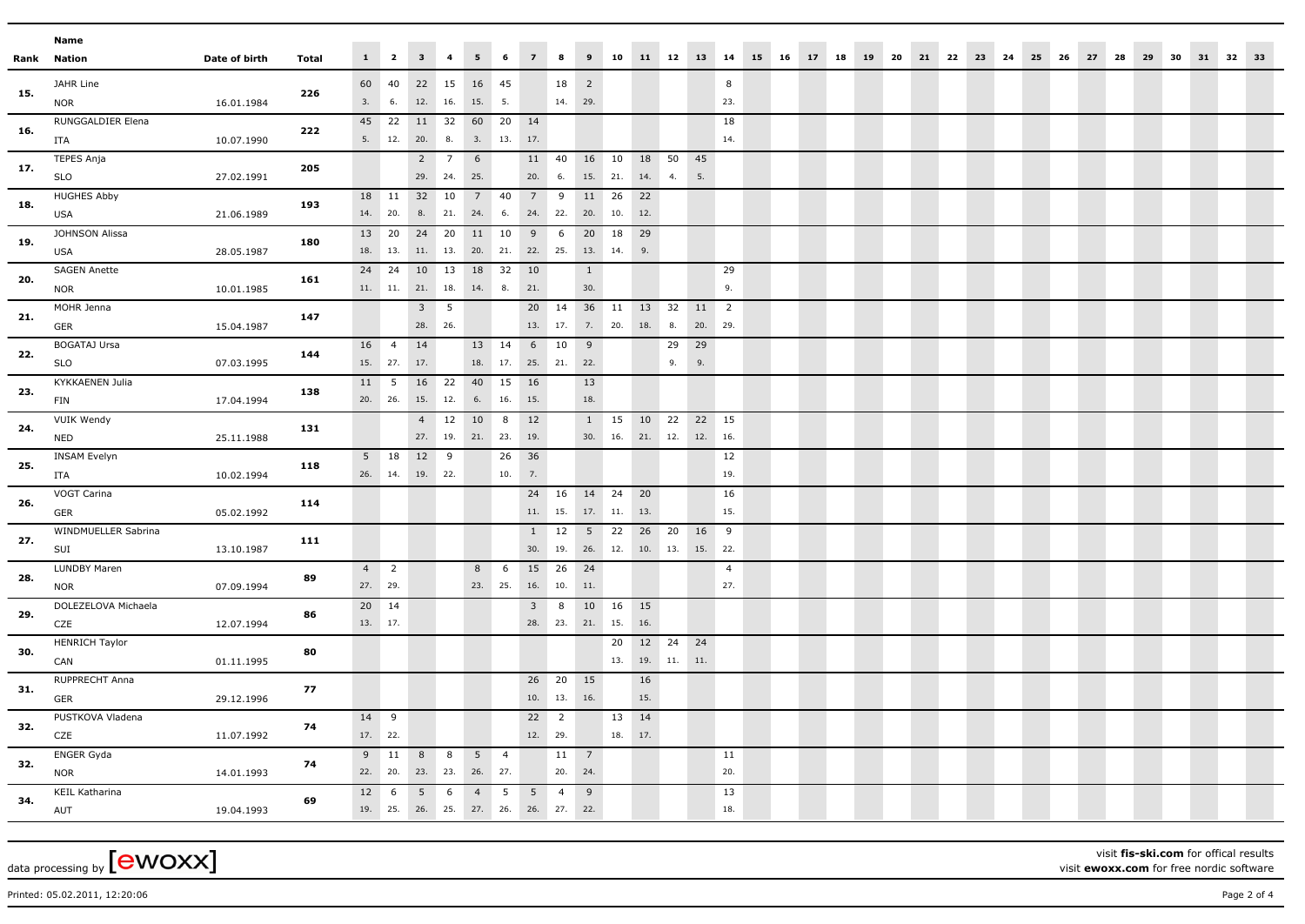|      | Name                         |               |              |    |                        |                                |                         |                |                          |             |                         |                     |                         |     |                        |     |                |                                                                           |  |  |  |  |  |  |  |  |  |
|------|------------------------------|---------------|--------------|----|------------------------|--------------------------------|-------------------------|----------------|--------------------------|-------------|-------------------------|---------------------|-------------------------|-----|------------------------|-----|----------------|---------------------------------------------------------------------------|--|--|--|--|--|--|--|--|--|
| Rank | Nation                       | Date of birth | <b>Total</b> |    |                        | $1 \qquad 2 \qquad 3 \qquad 4$ |                         | $5 \t 6$       |                          | $7 \quad 8$ |                         |                     |                         |     |                        |     |                | 9 10 11 12 13 14 15 16 17 18 19 20 21 22 23 24 25 26 27 28 29 30 31 32 33 |  |  |  |  |  |  |  |  |  |
|      | ROIDER Cornelia              |               |              |    | 6 16                   | $6\overline{6}$                | $\overline{\mathbf{3}}$ |                | $\overline{2}$           | 2 13        |                         |                     |                         |     |                        |     |                |                                                                           |  |  |  |  |  |  |  |  |  |
| 35.  | AUT                          | 09.07.1994    | 48           |    |                        | 25. 15. 25. 28.                |                         |                |                          | 29. 29. 18. |                         |                     |                         |     |                        |     |                |                                                                           |  |  |  |  |  |  |  |  |  |
|      | <b>KLINEC Ema</b>            |               |              |    |                        |                                |                         |                |                          |             |                         |                     |                         |     | 15 32                  |     |                |                                                                           |  |  |  |  |  |  |  |  |  |
| 36.  | <b>SLO</b>                   | 02.07.1998    | 47           |    |                        |                                |                         |                |                          |             |                         |                     |                         |     | 16.                    | 8.  |                |                                                                           |  |  |  |  |  |  |  |  |  |
| 37.  | KUSTOVA Alexandra            |               | 46           |    |                        |                                |                         |                |                          |             |                         |                     | 6                       |     | 20 20                  |     |                |                                                                           |  |  |  |  |  |  |  |  |  |
|      | <b>RUS</b>                   | 26.08.1998    |              |    |                        |                                |                         |                |                          |             |                         |                     | 25.                     |     | 13. 13.                |     |                |                                                                           |  |  |  |  |  |  |  |  |  |
| 38.  | WINDMUELLER Bigna            |               | 43           |    | $2 \quad 8$            | $7 \quad 4$                    |                         | 9              | $\overline{\phantom{a}}$ |             | $\overline{\mathbf{3}}$ |                     |                         |     |                        |     | $\overline{7}$ |                                                                           |  |  |  |  |  |  |  |  |  |
|      | SUI                          | 27.02.1991    |              |    |                        | 29. 23. 24. 27. 22. 28.        |                         |                |                          |             | 28.                     |                     |                         |     |                        |     | 24.            |                                                                           |  |  |  |  |  |  |  |  |  |
| 38.  | MITCHELL Charlotte           |               | 43           |    |                        |                                |                         |                |                          |             |                         |                     | 9                       |     | 7 13 14                |     |                |                                                                           |  |  |  |  |  |  |  |  |  |
|      | CAN                          | 23.08.1994    |              |    |                        |                                |                         |                |                          |             |                         |                     |                         |     | 22. 24. 18. 17.        |     |                |                                                                           |  |  |  |  |  |  |  |  |  |
| 40.  | STRAUB Ramona                |               | 38           |    |                        |                                |                         |                |                          | 8           | $\overline{7}$          | 5 <sub>5</sub>      | $\overline{7}$          | 11  |                        |     |                |                                                                           |  |  |  |  |  |  |  |  |  |
|      | GER                          | 19.09.1993    |              |    |                        |                                |                         |                |                          |             |                         | 23. 24. 26. 24. 20. |                         |     |                        |     |                |                                                                           |  |  |  |  |  |  |  |  |  |
| 41.  | D AGOSTINA Roberta           |               | 37           |    | $7 \quad 3$<br>24. 28. |                                | $\overline{2}$          | 47             |                          |             |                         |                     |                         |     |                        |     | 14<br>17.      |                                                                           |  |  |  |  |  |  |  |  |  |
|      | ITA                          | 17.08.1991    |              |    |                        |                                |                         | 29. 27. 24.    |                          |             |                         |                     |                         |     |                        |     |                |                                                                           |  |  |  |  |  |  |  |  |  |
| 42.  | ITO Yuki                     |               | 36           |    |                        |                                |                         |                |                          |             |                         |                     |                         |     |                        |     | 36<br>7.       |                                                                           |  |  |  |  |  |  |  |  |  |
|      | <b>JPN</b>                   | 10.05.1994    |              |    |                        |                                |                         |                |                          |             |                         |                     |                         |     |                        |     |                |                                                                           |  |  |  |  |  |  |  |  |  |
| 43.  | TAKTAEVA Irina<br><b>RUS</b> |               | 33           |    |                        |                                |                         |                | $\mathbf{1}$<br>30.      |             |                         |                     | $\overline{2}$<br>29.   |     | 4 14 12<br>27. 17. 19. |     |                |                                                                           |  |  |  |  |  |  |  |  |  |
|      | <b>WUERTH Svenja</b>         | 14.09.1991    |              |    |                        |                                |                         |                |                          |             | $\mathbf{1}$            |                     | 14                      | 8   |                        |     | $\overline{7}$ |                                                                           |  |  |  |  |  |  |  |  |  |
| 44.  | GER                          | 20.08.1993    | 30           |    |                        |                                |                         |                |                          |             | 30.                     |                     | 17. 23.                 |     |                        |     | 24.            |                                                                           |  |  |  |  |  |  |  |  |  |
|      | <b>KLINEC Barbara</b>        |               |              |    |                        |                                |                         |                |                          |             |                         |                     |                         |     | 11 18                  |     |                |                                                                           |  |  |  |  |  |  |  |  |  |
| 45.  | <b>SLO</b>                   | 24.08.1994    | 29           |    |                        |                                |                         |                |                          |             |                         |                     |                         |     | 20. 14.                |     |                |                                                                           |  |  |  |  |  |  |  |  |  |
|      | <b>ENGLUND Nita</b>          |               |              | 10 | 8                      | $9 \t1$                        |                         | $\overline{1}$ |                          |             |                         |                     |                         |     |                        |     |                |                                                                           |  |  |  |  |  |  |  |  |  |
| 45.  | <b>USA</b>                   | 10.06.1992    | 29           |    |                        | 21. 23. 22. 30. 30.            |                         |                |                          |             |                         |                     |                         |     |                        |     |                |                                                                           |  |  |  |  |  |  |  |  |  |
|      | SPRAKEHAUG Silje             |               |              |    |                        | 13 11                          |                         |                |                          |             |                         | $\mathbf{3}$        |                         |     |                        |     |                |                                                                           |  |  |  |  |  |  |  |  |  |
| 47.  | <b>NOR</b>                   | 04.02.1991    | 27           |    |                        | 18. 20.                        |                         |                |                          |             |                         | 28.                 |                         |     |                        |     |                |                                                                           |  |  |  |  |  |  |  |  |  |
|      | POGRAJC Manja                |               |              |    |                        |                                |                         |                |                          |             |                         |                     |                         |     | 10 15                  |     |                |                                                                           |  |  |  |  |  |  |  |  |  |
| 48.  | <b>SLO</b>                   | 20.01.1994    | 25           |    |                        |                                |                         |                |                          |             |                         |                     |                         |     | 21. 16.                |     |                |                                                                           |  |  |  |  |  |  |  |  |  |
|      | STARE Agata                  |               |              |    |                        |                                |                         |                |                          |             |                         |                     |                         |     | 16                     | 9   |                |                                                                           |  |  |  |  |  |  |  |  |  |
| 48.  | <b>SLO</b>                   | 04.07.1998    | 25           |    |                        |                                |                         |                |                          |             |                         |                     |                         |     | 15. 22.                |     |                |                                                                           |  |  |  |  |  |  |  |  |  |
|      | SRSEN Julija                 |               |              |    |                        |                                |                         |                |                          |             |                         |                     |                         |     | 12 13                  |     |                |                                                                           |  |  |  |  |  |  |  |  |  |
| 48.  | <b>SLO</b>                   | 17.06.1997    | 25           |    |                        |                                |                         |                |                          |             |                         |                     |                         |     | 19. 18.                |     |                |                                                                           |  |  |  |  |  |  |  |  |  |
|      | TAKANASHI Sara               |               |              |    |                        |                                |                         |                |                          |             |                         |                     |                         |     |                        |     | 22             |                                                                           |  |  |  |  |  |  |  |  |  |
| 51.  | <b>JPN</b>                   | 08.10.1996    | 22           |    |                        |                                |                         |                |                          |             |                         |                     |                         |     |                        |     | 12.            |                                                                           |  |  |  |  |  |  |  |  |  |
| 52.  | WATASE Ayumi                 |               | 20           |    |                        |                                |                         |                |                          |             |                         |                     |                         |     |                        |     | 20             |                                                                           |  |  |  |  |  |  |  |  |  |
|      | <b>JPN</b>                   | 18.07.1984    |              |    |                        |                                |                         |                |                          |             |                         |                     |                         |     |                        |     | 13.            |                                                                           |  |  |  |  |  |  |  |  |  |
| 52.  | TIKHONOVA Sofya              |               | 20           |    |                        |                                |                         |                |                          |             |                         |                     | $\overline{\mathbf{3}}$ |     | $2 \quad 7$            | 8   |                |                                                                           |  |  |  |  |  |  |  |  |  |
|      | <b>RUS</b>                   | 16.11.1998    |              |    |                        |                                |                         |                |                          |             |                         |                     | 28.                     | 29. | 24.                    | 23. |                |                                                                           |  |  |  |  |  |  |  |  |  |
| 54.  | STEEN HANSEN Synne           |               | 19           |    |                        |                                |                         |                |                          |             |                         |                     |                         |     | 9                      | 10  |                |                                                                           |  |  |  |  |  |  |  |  |  |
|      | <b>NOR</b>                   | 01.01.1993    |              |    |                        |                                |                         |                |                          |             |                         |                     |                         |     | 22. 21.                |     |                |                                                                           |  |  |  |  |  |  |  |  |  |

data processing by  $[ewoxx]$ 

visit **fis-ski.com** for offical results visit **ewoxx.com** for free nordic software

Printed: 05.02.2011, 12:20:06 Page 3 of 4